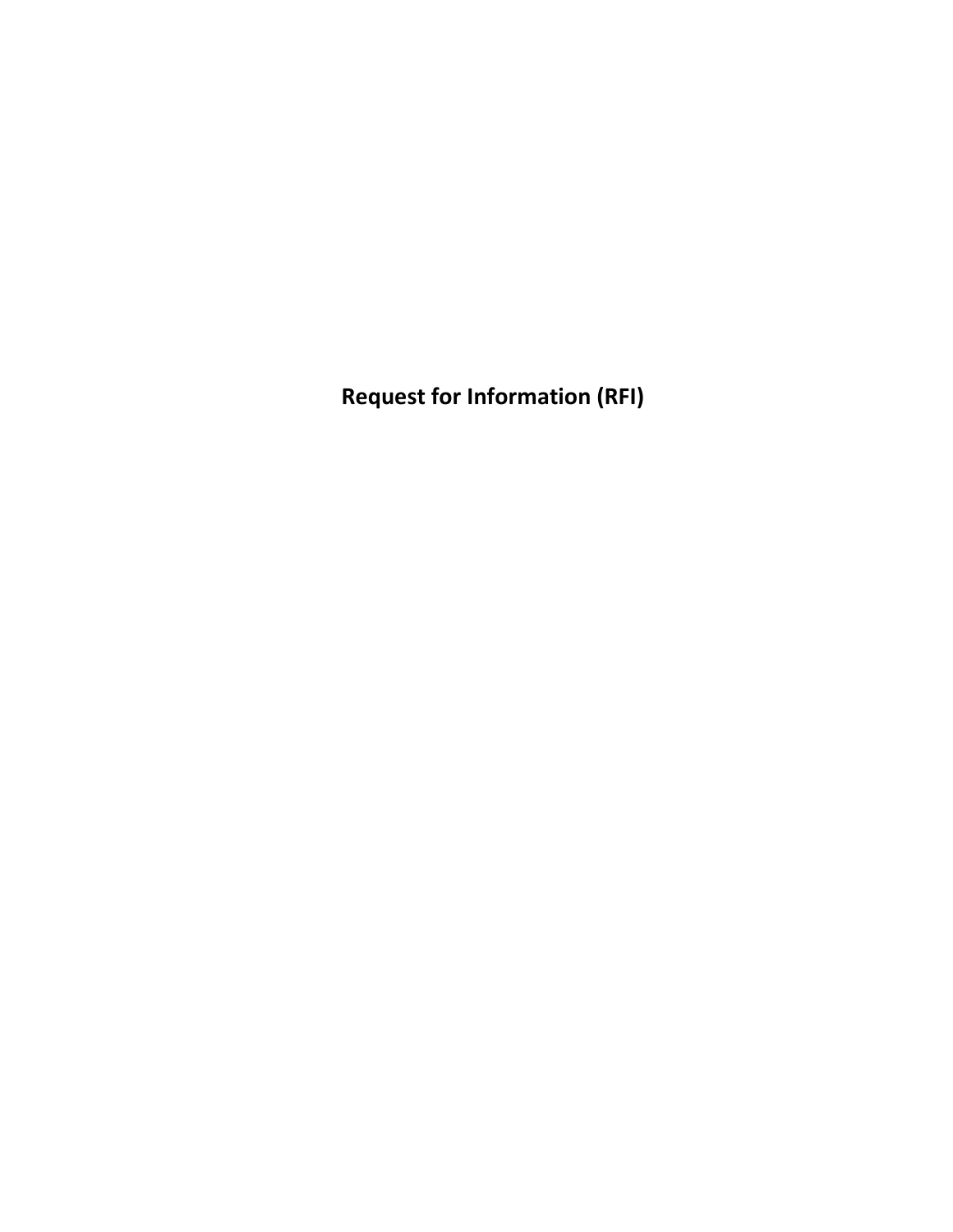# **Enhanced Train Control (ETC) Standards Development - Request for Information**

June 2, 2022

## **Background**

- 1. Enhanced Train Control ("ETC") systems are being developed to enhance the capabilities of the Train Operators to reduce human error and improve the safety of passenger and freight railway operations in Canada. ETC technologies would act as a driver assist mechanism, alerting the train crew to danger and, at their highest functionality, slowing or stopping a train to prevent a collision or derailment. This development is a result of recommendations by the Transport Safety Board (TSB) for the implementation of these types of systems; and recommendations put forth within the 2018 Review of the *Railway Safety Act*.
- 2. The ETC program of the Railway Association of Canada (RAC) (hereinafter "ETC Program") is developing technical documents, standards, and Interface Control Documents ("ICDs") for ETC systems to support interoperability utilizing processes of the Institute of Electrical and Electronics Engineers (IEEE 29148:2018). The railways participating in this RAC ETC Program are Canadian National Railway, Canadian Pacific Railway, Metrolinx and VIA Rail ("Participating Railways").
- 3. It is recognized within this ETC Program that system requirements, standards, ICDs, etc. developed within this program would benefit from being reviewed by potential Vendors of train control systems and components to confirm, to the extent possible, that they do not:
	- unnecessarily preclude the use of proven systems or components; or
	- contain requirements that result in extensive unnecessary changes to proven systems or components that will significantly increase costs.
- 4. The objective of this Request for Information (RFI) is to circulate the developed technical documents to potential Vendors for feedback while protecting the proprietary and confidentiality aspects of these documents.
- 5. *Participating in this RFI, and review of ETC Program documents, will not approve Vendors for, or exclude them from, future procurement processes conducted by Participating Railways*.
- 6. *There is no cost or remuneration for participating in this Vendor Engagement Process*.

# **Eligibility for Participation**

- 7. Participation is open to Vendors of train control systems, components or software that:
	- i. have train control systems, components, or software products in active use by railways;
	- ii. have safety and quality assurance programs for their product(s) that meet internationally accepted standards; and
	- iii. are approved by a selection committee comprised of representatives from the Participating Railways.

The Vendor shall include in its response appropriate documentation of evidence that it meets criterion (i) and (ii), and the RAC reserves the right to request additional documentation demonstrating a Vendor's qualifications.

8. The expectations of Vendors will be conveyed with an introductory letter, sent via email. This letter will require confirmation of receipt, understanding and agreement.